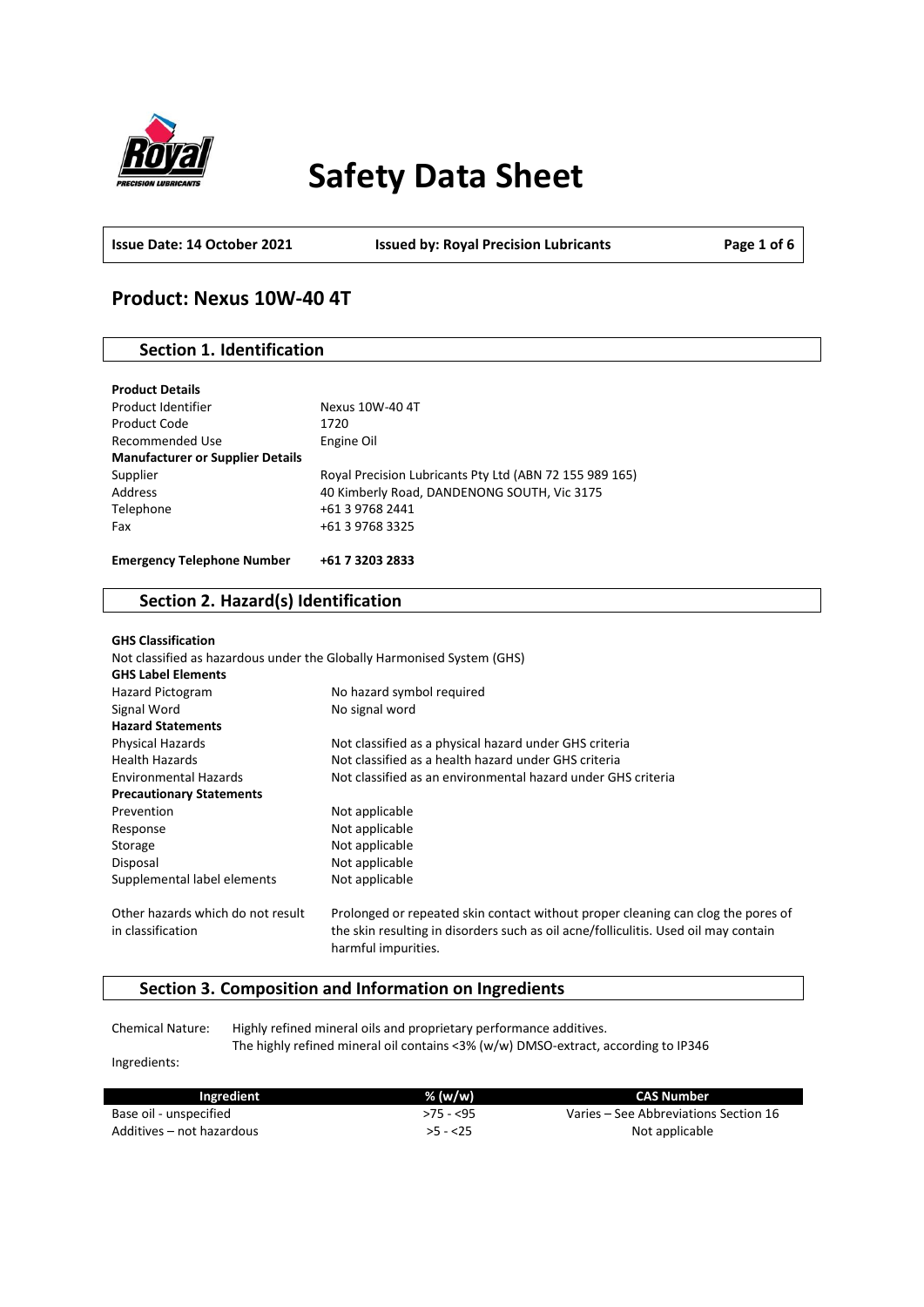There are no additional ingredients present which, within the current knowledge of the supplier and in the concentrations applicable, are classified as hazardous to health or the environment and hence require reporting in this section.

| <b>Section 4. First-aid measures</b> |                                                                                                                                                                   |
|--------------------------------------|-------------------------------------------------------------------------------------------------------------------------------------------------------------------|
|                                      |                                                                                                                                                                   |
| Eye contact:                         | Flush eye with copious quantities of water.                                                                                                                       |
|                                      | If persistent irritation occurs, obtain medical attention.                                                                                                        |
| Inhalation:                          | No treatment necessary under normal conditions of use.                                                                                                            |
|                                      | If symptoms persist, obtain medical attention.                                                                                                                    |
| Skin contact:                        | Remove contaminated clothing. Flush exposed area with water and follow by<br>washing with soap if available.                                                      |
|                                      | If persistent irritation occurs, obtain medical attention.                                                                                                        |
| If swallowed:                        | In general no treatment is necessary unless large quantities are swallowed. Do<br>not induce vomiting and obtain medical advice.                                  |
| Most important symptoms and          | Oil acne/folliculitis signs and symptoms may include formation of black pustules                                                                                  |
| effects, both acute and delayed:     | and spots on the skin of exposed areas.                                                                                                                           |
|                                      | Swallowing may result in nausea, vomiting and/or diarrhoea.                                                                                                       |
| <b>Protection of first-aiders:</b>   | When administering first aid, ensure that you are wearing the appropriate<br>personal protective equipment according to the incident, injury and<br>surroundings. |
| Notes to physician:                  | Treat symptomatically.                                                                                                                                            |

# **Section 5. Fire-fighting measures**

| Suitable extinguishing equipment:                                 | Foam, water spray or fog. Dry chemical powder, carbon dioxide, sand or earth<br>may be used for small fires only.                                                                                                                                                            |
|-------------------------------------------------------------------|------------------------------------------------------------------------------------------------------------------------------------------------------------------------------------------------------------------------------------------------------------------------------|
|                                                                   | Do not use water in a jet.                                                                                                                                                                                                                                                   |
| Specific hazards during firefighting:                             | Combustible liquid. In a fire, or if heated, a pressure increase will occur and the<br>container may burst with the risk of a subsequent explosion.<br>May produce toxic fumes if burning including possibly carbon monoxide,                                                |
|                                                                   | airborne solid and liquid particulates and gases and unidentified organic and<br>inorganic compounds.                                                                                                                                                                        |
| Special protective equipment and<br>precautions for firefighters: | Proper protective equipment including chemical resistant gloves are to be<br>worn; chemical resistant suit is indicated if large contact with spilled product is<br>expected. Positive pressure Self-Contained Breathing Apparatus and full turn<br>out gear should be worn. |
| <b>HazChem Code:</b>                                              | None                                                                                                                                                                                                                                                                         |

### **Section 6. Accidental release measures**

| Personal precautions, protective<br>equipment and emergency procedures: | Avoid contact with skin and eyes, use appropriate personal protective<br>equipment. Evacuate surrounding areas if necessary. Remove all ignition<br>sources.                                                                                                                                                |
|-------------------------------------------------------------------------|-------------------------------------------------------------------------------------------------------------------------------------------------------------------------------------------------------------------------------------------------------------------------------------------------------------|
| <b>Environmental precautions:</b>                                       | Stop leak if without risk. Use appropriate containment to avoid<br>environmental contamination. Prevent from spreading or entering drains,<br>ditches or rivers by using sand, earth or other appropriate barriers.<br>Local authorities should be advised if significant spillages cannot be<br>contained. |
| <b>Methods and materials for containment</b><br>and cleaning up:        | Slippery when spilt. Avoid accidents, clean up immediately.<br>Reclaim liquid directly or in an absorbent.<br>Soak up residue with an absorbent such as clay, sand or other suitable<br>material and dispose of properly.                                                                                   |

# **Section 7. Handling and storage**

| <b>Precautions for safe handling:</b> | Use in a well ventilated area.                                        |
|---------------------------------------|-----------------------------------------------------------------------|
|                                       | Wear appropriate protective equipment (See Section 8) and clothing to |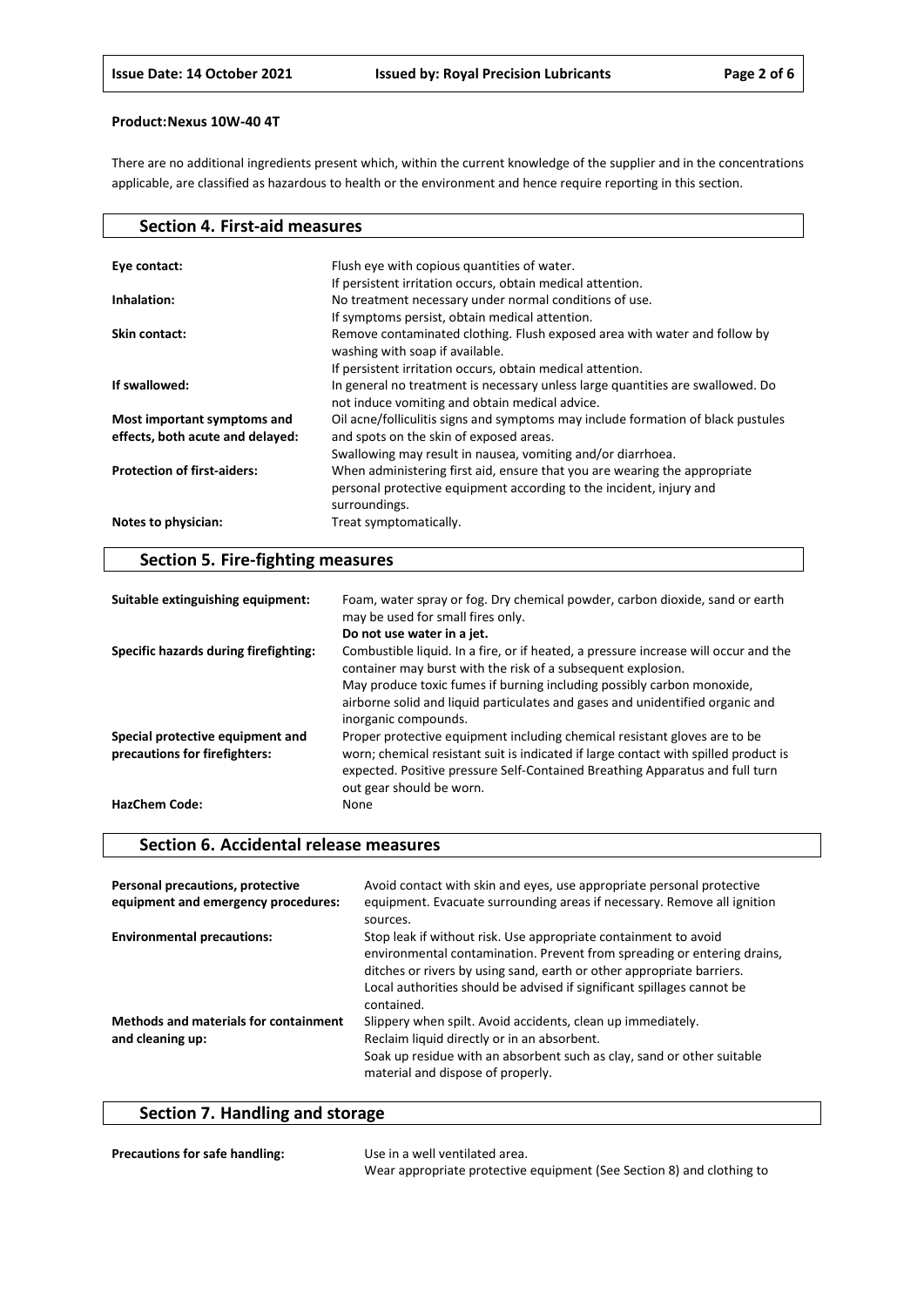|                                                                  | avoid inhalation of fumes or mist and contact with skin and eyes.                                                                                                                                               |
|------------------------------------------------------------------|-----------------------------------------------------------------------------------------------------------------------------------------------------------------------------------------------------------------|
|                                                                  | Containers not in use should be closed.                                                                                                                                                                         |
|                                                                  | Do not smoke.                                                                                                                                                                                                   |
|                                                                  | Always wash hands after handling and prior to eating, drinking, smoking or<br>using the toilet.                                                                                                                 |
| Conditions for safe storage, including<br>any incompatibilities: | Classified as a Class C2 (COMBUSTIBLE LIQUID) for the purposes of storage<br>and handling.                                                                                                                      |
|                                                                  | Store in a cool, well ventilated area away from heat and other sources of<br>ignition, oxidising agents, foodstuffs, and out of direct sunlight.<br>Keep containers securely sealed and protect against damage. |

# **Section 8. Exposure controls and personal protection**

| <b>National Exposure Standards:</b>  | No exposure standard has been established, however, the TWA National<br>Occupational Health and Safety Commission (NOHSC) exposure standard for oil mist<br>is 5 $mg/m3$ . As with all chemicals, exposure should be kept to the lowest possible<br>level. |
|--------------------------------------|------------------------------------------------------------------------------------------------------------------------------------------------------------------------------------------------------------------------------------------------------------|
| <b>Biological limit values:</b>      | Not available                                                                                                                                                                                                                                              |
| <b>Engineering Controls:</b>         | Ventilation - Use in well ventilated areas. Where ventilation is inadequate, a local<br>exhaust ventilation system is required.                                                                                                                            |
| <b>Personal Protective Equipment</b> |                                                                                                                                                                                                                                                            |
| <b>Respiratory Protection:</b>       | Normally not required, however if mists or vapours are generated in a poorly<br>ventilated area an approved respirator with a replaceable vapour/mist filter is<br>recommended.                                                                            |
| <b>Eve Protection:</b>               | Safety glasses with side shields, goggles or full face mask as appropriate. Individual<br>circumstances will dictate the final choice of protection.                                                                                                       |
| Skin / Body Protection:              | Always wear long sleeves and long trousers or coveralls, and enclosed footwear or<br>safety boots when handling this product. It is recommended that chemical resistant<br>gloves (e.g. PVC) be worn when handling this product.                           |

# **Section 9. Physical and Chemical Properties**

| Viscous amber liquid |
|----------------------|
| Not available        |
| Not available        |
| Not available        |
| Insoluble            |
| Not applicable       |
| 126.8 cSt            |
| $17.5$ $cSt$         |
| 0.865                |
| $>230^{\circ}$ C     |
| Combustible Liquid   |
| Not available        |
| Not available        |
|                      |

# **Section 10. Stability and Reactivity**

| Reactivity:                                        | No specific test data available for this product. Refer to Conditions to avoid and<br>Incompatible materials for additional information. |
|----------------------------------------------------|------------------------------------------------------------------------------------------------------------------------------------------|
| <b>Chemical stability:</b>                         | Stable under normal conditions of storage and handling.                                                                                  |
| <b>Possibility of hazardous</b><br>reactions:      | Reacts with strong oxidising agents.                                                                                                     |
| <b>Conditions to avoid:</b>                        | Heat, direct sunlight, open flames or other sources of ignition.                                                                         |
| <b>Incompatible Materials:</b>                     | Strong oxidizing agents.                                                                                                                 |
| <b>Hazardous Decomposition</b><br><b>Products:</b> | Under normal conditions of storage and use hazardous decomposition products are not<br>expected to be produced.                          |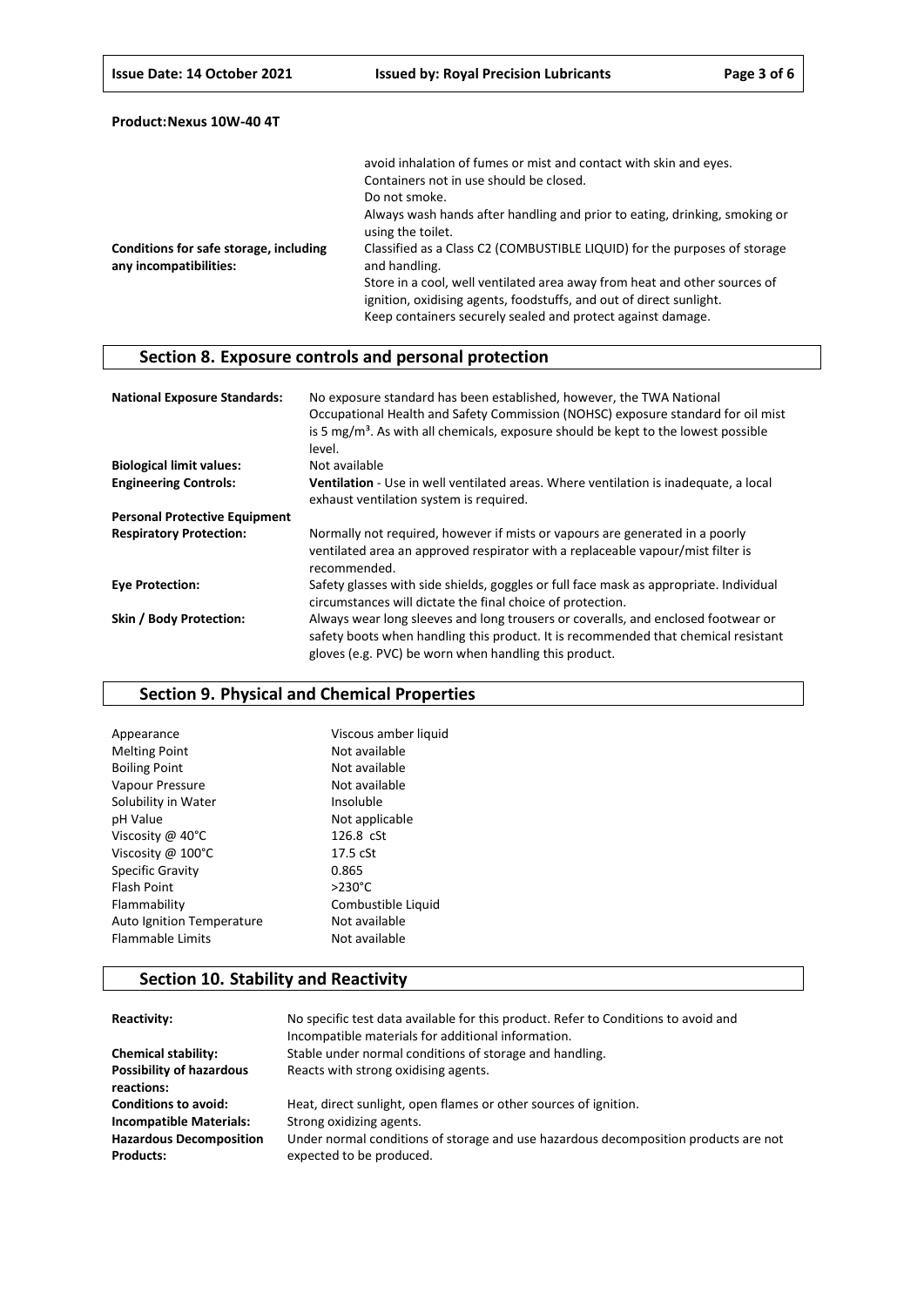### **Section 11. Toxicological information**

Information given is based on data on the components and the toxicology of similar products. Unless indicated otherwise, the data presented is representative of the product as a whole, rather than for the individual component(s). Skin and eye contact are the primary routes of exposure although exposure may occur following accidental swallowing.

| <b>Acute toxicity</b>                | Acute oral toxicity: LD50 rat: >5,000 mg/kg. Expected to be of low toxicity.<br>Acute inhalation toxicity: Not considered to be an inhalation hazard under normal<br>conditions of use.                                                                                                                    |
|--------------------------------------|------------------------------------------------------------------------------------------------------------------------------------------------------------------------------------------------------------------------------------------------------------------------------------------------------------|
|                                      | Acute dermal toxicity: LD50 rabbit: >5,000 mg/kg. Expected to be of low toxicity.                                                                                                                                                                                                                          |
| Skin corrosion/irritation            | Expected to be slightly irritating. Prolonged or repeated skin contact without proper<br>cleaning can clog the pores of the skin resulting in disorders such as oil acne/folliculitis.                                                                                                                     |
| Serious eye damage/eye<br>irritation | Expected to be slightly irritating                                                                                                                                                                                                                                                                         |
| Respiratory or skin<br>sensitisation | Not expected to be a skin sensitiser.                                                                                                                                                                                                                                                                      |
| <b>Germ cell mutagenicity</b>        | Not considered a mutagenic hazard.                                                                                                                                                                                                                                                                         |
| Carcinogenicity                      | Not expected to be carcinogenic.                                                                                                                                                                                                                                                                           |
|                                      | Product contains mineral oils of types shown to be non-carcinogenic in animal skin-                                                                                                                                                                                                                        |
|                                      | painting studies. Highly refined mineral oils are not classified as carcinogenic by the                                                                                                                                                                                                                    |
|                                      | International Agency for Research on Cancer (IARC).                                                                                                                                                                                                                                                        |
| <b>Reproductive toxicity</b>         | Not expected to impair fertility. Not expected to be developmental toxicant.                                                                                                                                                                                                                               |
| STOT - single exposure               | Not expected to be a hazard.                                                                                                                                                                                                                                                                               |
| STOT – repeated exposure             | Not expected to be a hazard.                                                                                                                                                                                                                                                                               |
| <b>Aspiration toxicity</b>           | Not considered an aspiration hazard.                                                                                                                                                                                                                                                                       |
| <b>Further information</b>           | USED oils may contain harmful impurities that have accumulated during use. The<br>concentration of such impurities will depend on use and they may present risks to health<br>and the environment on disposal. ALL used oil should be handled with caution and skin<br>contact avoided as far as possible. |

# **Section 12. Ecological information**

Eco toxicological data has not been determined specifically for this product. Information given is based on a knowledge of the components and the ecotoxicology of similar products. Unless indicated otherwise, the data presented is representative of the product as a whole, rather than for individual component(s).

#### **Ecotoxicity**

| Toxicity to fish (Acute toxicity)                    | Expected to be practically non-toxic.                                                                                                                                        |
|------------------------------------------------------|------------------------------------------------------------------------------------------------------------------------------------------------------------------------------|
| Toxicity to crustacean (Acute toxicity)              | Expected to be practically non-toxic.                                                                                                                                        |
| Toxicity to algae/aquatic plants (Acute<br>toxicity) | Expected to be practically non-toxic.                                                                                                                                        |
| Toxicity to fish (Chronic toxicity)                  | Data not available.                                                                                                                                                          |
| Toxicity to crustacean (Chronic toxicity)            | Data not available.                                                                                                                                                          |
| Toxicity to microorganisms (Acute toxicity)          | Data not available.                                                                                                                                                          |
| Persistence and degradability                        |                                                                                                                                                                              |
| Biodegradability                                     | Expected to be not readily biodegradable. Major constituents are<br>expected to be inherently biodegradable, but contains components that<br>may persist in the environment. |
| <b>Bioaccumulative potential</b>                     |                                                                                                                                                                              |
| <b>Bioaccumulation</b>                               | Contains components with the potential to bio accumulate.                                                                                                                    |
| Partition coefficient: n-octanol/water               | Pow: >6 based on information on similar products.                                                                                                                            |
| Mobility in soil                                     |                                                                                                                                                                              |
| Mobility                                             | Liquid under most environmental conditions. If it enters soil, it will adsorb<br>to soil particles and will not be mobile.                                                   |
|                                                      | Floats on water.                                                                                                                                                             |
| <b>Other adverse effects</b>                         |                                                                                                                                                                              |
| Additional ecological information                    | Product is a mixture of non-volatile components which are not expected                                                                                                       |

to be released to air in any significant quantities.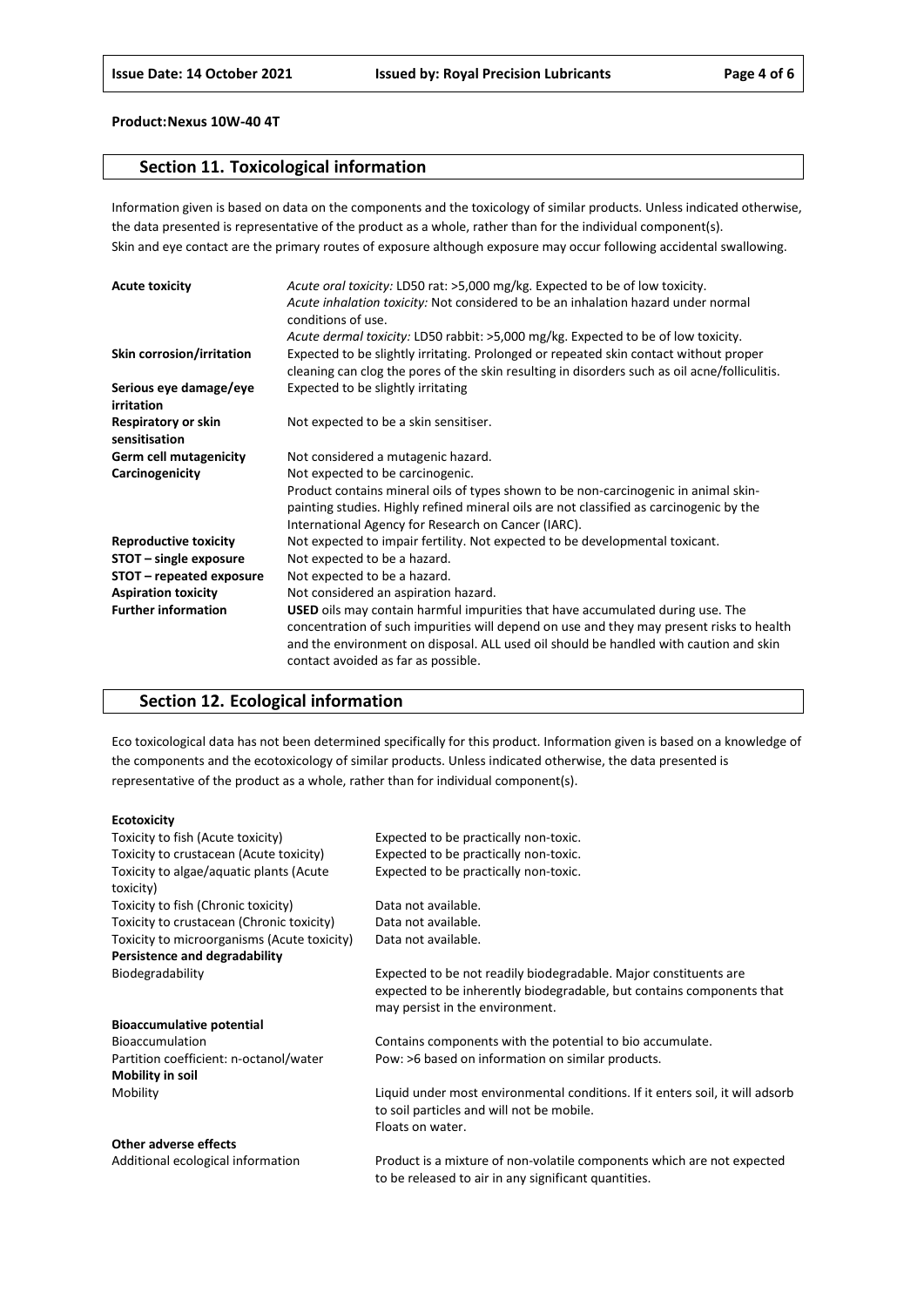Not expected to have ozone depletion potential, photochemical ozone creation potential or global warming potential. Poorly soluble mixture. May cause physical fouling of aquatic organisms. Mineral oil is not expected to cause any chronic effects to aquatic organisms at concentrations less than 1 mg/l.

### **Section 13. Disposal considerations**

| Disposal methods                                    |                                                                                                                                                                                                                              |  |
|-----------------------------------------------------|------------------------------------------------------------------------------------------------------------------------------------------------------------------------------------------------------------------------------|--|
| Waste from residues                                 | Waste product should not be allowed to contaminate soil or ground<br>water or be disposed of into the environment.<br>Disposal should be in accordance with applicable regional, national and<br>local laws and regulations. |  |
| Contaminated packaging                              | Dispose in accordance with prevailing regulations, preferably to a<br>recognised collector or contractor. The competence of the collector or<br>contractor should be established beforehand.                                 |  |
| Special precautions for landfill or<br>incineration | No additional special precautions identified.                                                                                                                                                                                |  |

### **Section 14. Transport Information**

| <b>National Regulations</b>      |                                    |
|----------------------------------|------------------------------------|
| ADG                              | Not regulated as a dangerous good. |
| <b>International Regulations</b> |                                    |
| IATA-DGR                         | Not regulated as a dangerous good. |
| IMDG-DGR                         | Not regulated as a dangerous good. |

### **Section 15. Regulatory Information**

**Standard Uniform Schedule of Medicine and Poisons** Not scheduled **Model Work Health and Safety Regulations – Scheduled Substances** Not listed **Australian Code for the Transport of Dangerous Goods by Road and Rail (ADG Code)** Not regulated **Australia (AICS)** All components of this product are listed on the Inventory or exempted.

#### **Section 16. Other Information**

**Date of Issue** Thursday, 14 October 2021 **Abbreviations** ADG = Australian Dangerous Goods GHS = Globally Harmonised System of Classification and Labelling of chemicals IATA = International Air Transport Association IBC = Intermediate Bulk container IMDG = International Maritime Dangerous Goods STEL = Short term exposure limit TWA = time weighted average Varies = may contain one or more of the following 101316-69-2, 101316-70-5, 101316-71-6, 101316-72-7, 64741-88-4, 64741-89-5, 64741-95-3, 64741-96-4, 64741-97-5, 64742-01-4, 64742-44-5, 64742-45-6, 64742-52-5, 64742-53-6, 64742-54-7, 64742-55-8, 64742-56-9, 64742-57-0, 64742-58-1, 64742-62-7, 64742-63-8, 64742-64-9, 64742-65-0, 64742-70-7, 72623-85-9, 72623-86-0, 72623-87-1, 74869-22-0, 90669-74-2

**Other Information**